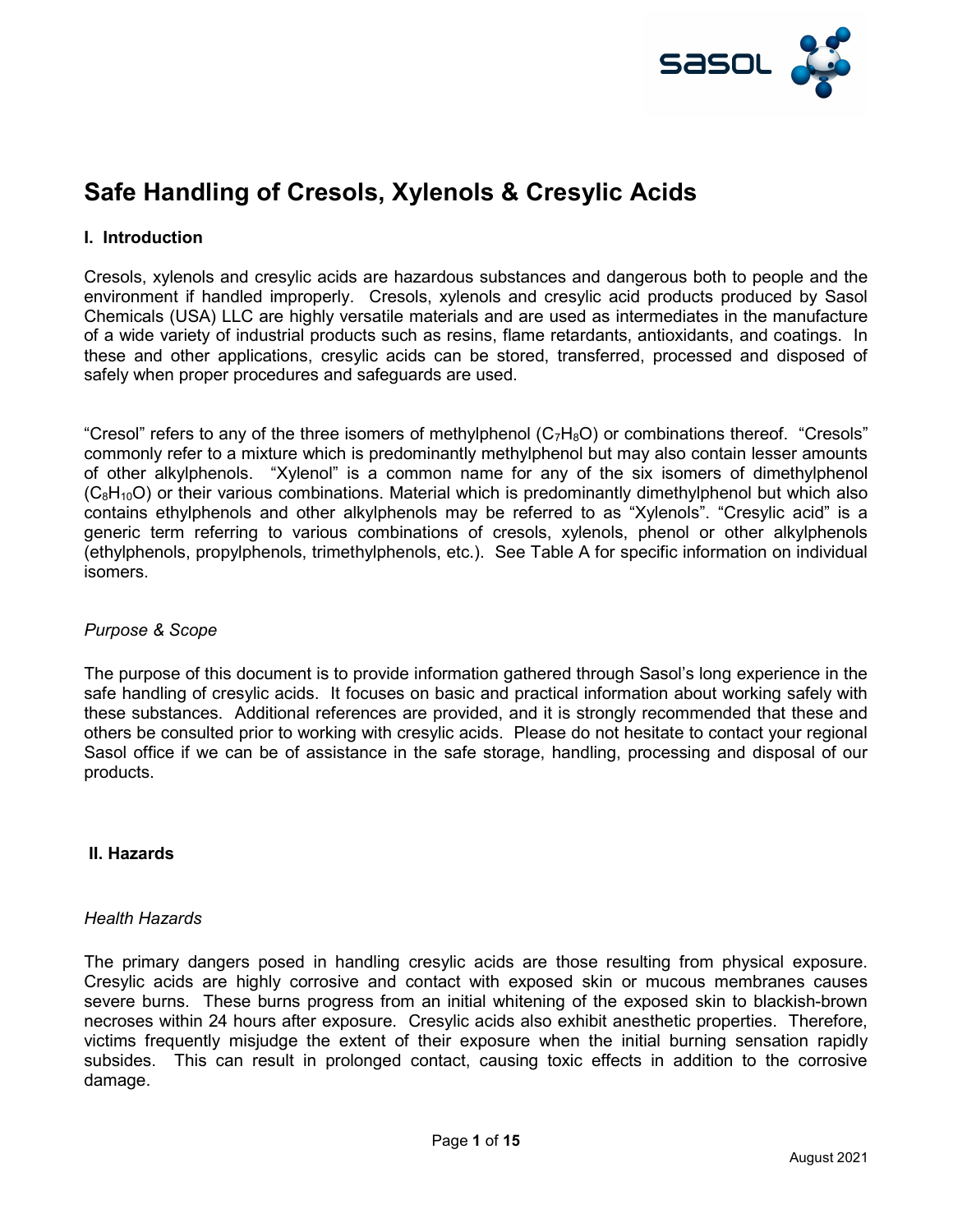Cresylic acids are readily absorbed through the skin and mucous membranes in liquid or vapor form and act as systemic toxins for which there is no established treatment. Relatively small areas of exposure (e.g. an arm or a hand) can allow enough absorption to cause severe poisoning. Progressive symptoms of such poisoning include headache, dizziness, ringing in the ears, nausea, vomiting, muscular twitching, mental confusion, loss of consciousness and, possibly, death from lethal paralysis of the central nervous system. Chronic exposure can lead to loss of appetite, vomiting, nervous disorders, headaches, dizziness, fainting and dermatitis. In addition, cresols and cresylic acid may cause damage to organs (central nervous system, hematopoietic system, kidney, lungs) through prolonged or repeated exposure.

The Occupational Health & Safety Administration (OSHA) has established 5 ppm or 22 mg/m<sup>3</sup> permissible exposure limits (PEL's) for cresols on an 8-hour time-weighted average basis. OSHA guidelines also indicate that adequate personal protective equipment (PPE) should be employed to avoid skin contact with cresols. Cresylic acids are not listed as carcinogens by OSHA, the International Agency for Research on Cancer (IARC) or the National Toxicology Program (NTP).

#### Fire Hazards

Cresylic acids are typically classified as combustible liquids by the U.S. Department of Transportation (DOT), based on flash point (see Table A). The primary fire hazard they pose is the accidental ignition of a vapor/air mixture at a concentration within their explosivity range (~1%-8%, by volume). This potential exists whenever cresylic acids are stored, handled or processed at temperatures above their respective flash points.

Another hazard posed by a fire is the potential for significant amounts of cresylic acid vapor to be formed and carried with the smoke, creating the possibility of serious physical and environmental exposure down-wind from the fire.

#### Reactivity Hazards

In general, cresylic acids are stable compounds. However, exposure of cresylic acids to strong oxidizers can result in exothermic reactions and potentially hazardous by-products. Another hazard associated with cresylic acids is the corrosive effects they have on the materials used in their storage, handling and processing.

#### Environmental Hazards

Cresylic acids show high acute toxicity towards both fish and aquatic invertebrates and must be prevented from entering surface or ground waters. Depending upon the specific composition, the material may be classified as a marine pollutant. Please refer to the current label and safety data sheet.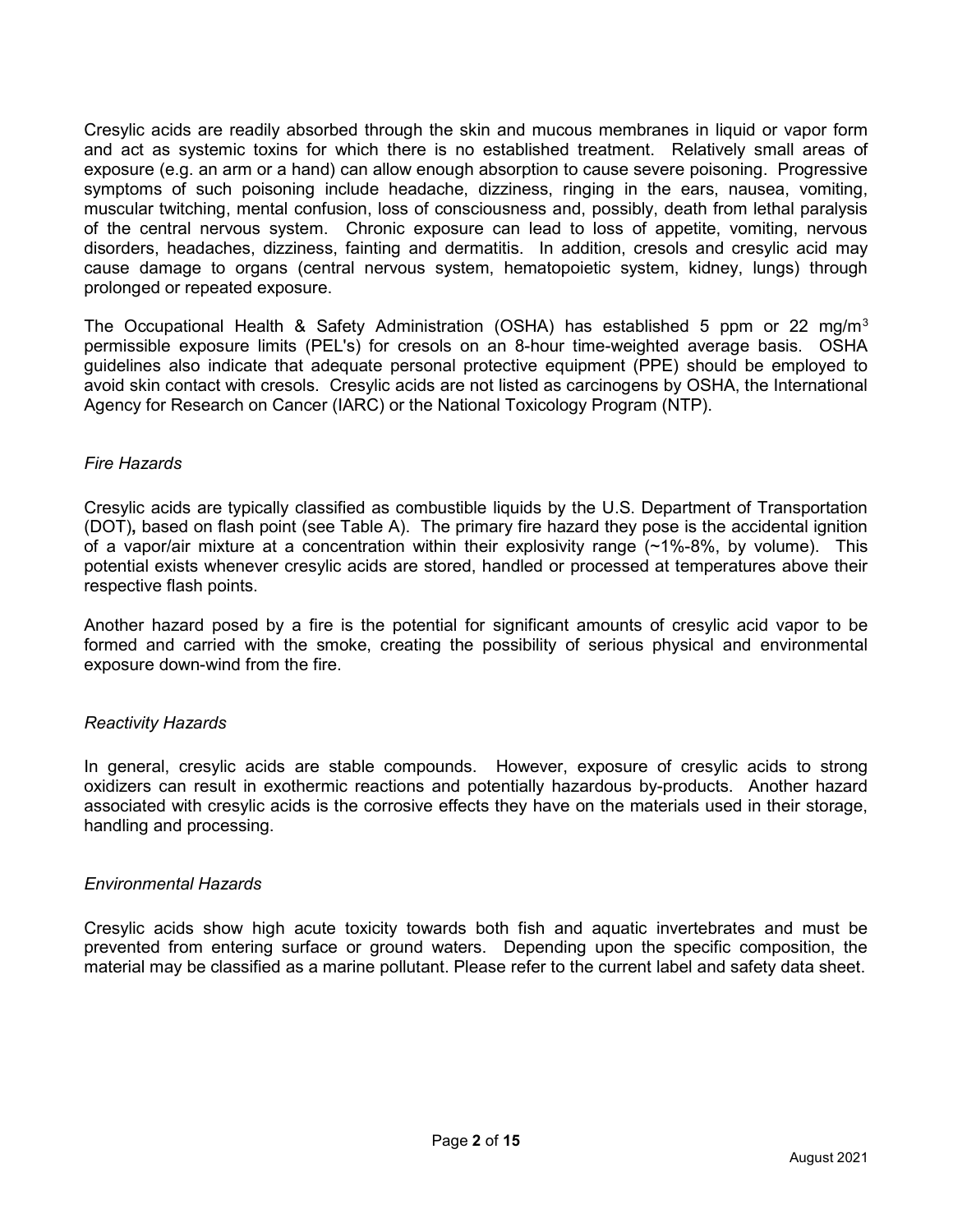#### III. Physical & Chemical Characteristics

Phenol, pure cresol or xylenol isomers and cresylic acids with high concentrations of any single isomer may be solid at ambient temperatures. Broader mixtures of cresylic acids are typically liquid at ambient temperature.

Cresylic acids are most conveniently handled as liquids and offer a broad temperature range within which they can be safely handled in this form. In this state, cresylic acids range in appearance from colorless to dark amber with a viscosity similar to mineral oil and a sharp, antiseptic odor. Their viscosity and density will decrease significantly with increasing temperature. Note that this decrease in density often corresponds to a significant increase in volume. This is important to consider when heating cresylic acids in a fixed-volume system. As the temperature rises, the cresylic acids will also emit pungent vapors capable of forming an ignitable mixture with air at their respective flash points. Certain cresylic acid mixtures and pure isomers are capable of super-cooling – that is, they can remain in liquid form at temperatures well below their freeze point. Factors such as seeding and physical shock can cause rapid crystallization of the super-cooled material.

Cresylic acids are highly soluble in phenol and many other organic solvents, including aliphatic alcohols, ethers, chloroform, solvent naphtha and glycerol. Cresylic acids will readily absorb moisture from the air, although to a lesser degree than phenol. Their solubility in water increases in the presence of other water-soluble organic compounds (e.g. methanol) and decreases with increasing levels of dissolved inorganic salts. Cresylic acids tend to sink in fresh water; but will float in concentrated brine. In liquid form, cresylic acids will also readily dissolve carbon dioxide, which is rapidly released if the material crystallizes.

Cresylic acids are chemically similar to phenol. They are weak acids and react with aqueous alkali to form water-soluble salts known as cresylates. However, their low acidity allows even weak acids such as carbon dioxide to liberate them from cresylates. Cresylic acids are sensitive to oxidation, forming various hydroquinones, quinols, quinones, cyclic ketones, furans and toluic ethers when exposed to oxidizing agents. Strong oxidizers may break down the phenolic ring. Exposure to air over time will lead to formation of trace levels of oxidatively-coupled phenolic dimers and/or trimers with accompanying color development. This does not typically affect the resulting product performance unless color is an issue.

Cresylic acids readily attack aluminum and aluminum alloys. At temperatures exceeding 120°C (248°F), this attack can be severe and may proceed explosively when moisture levels in the cresylic acids are below 0.3%. Reaction with copper and brass alloys is similar, but less severe. Cresylic acids also attack unalloyed and chromium steels at elevated temperatures, increasing in corrosivity with decreasing water content. Corrosion rates for austenitic (chromium-nickel) stainless steels exposed to boiling cresylic acids range from 0.1 to 1 mm/annum, depending on their specific type. The corrosion rate for nickel in cresylic acids @ 190°C (374°F) is 0.001 mm/annum. Tantalum is considered entirely resistant to cresylic acid corrosion.

#### IV. Controls for Working with Cresols

Safe storage, handling, processing and disposal of cresylic acids begin long before they ever arrive onsite. Measures necessary to ensure the health and well-being of employees, customers, the community and the environment include the development of effective administrative and engineering controls designed to specifically address the hazards associated with cresylic acids. Personal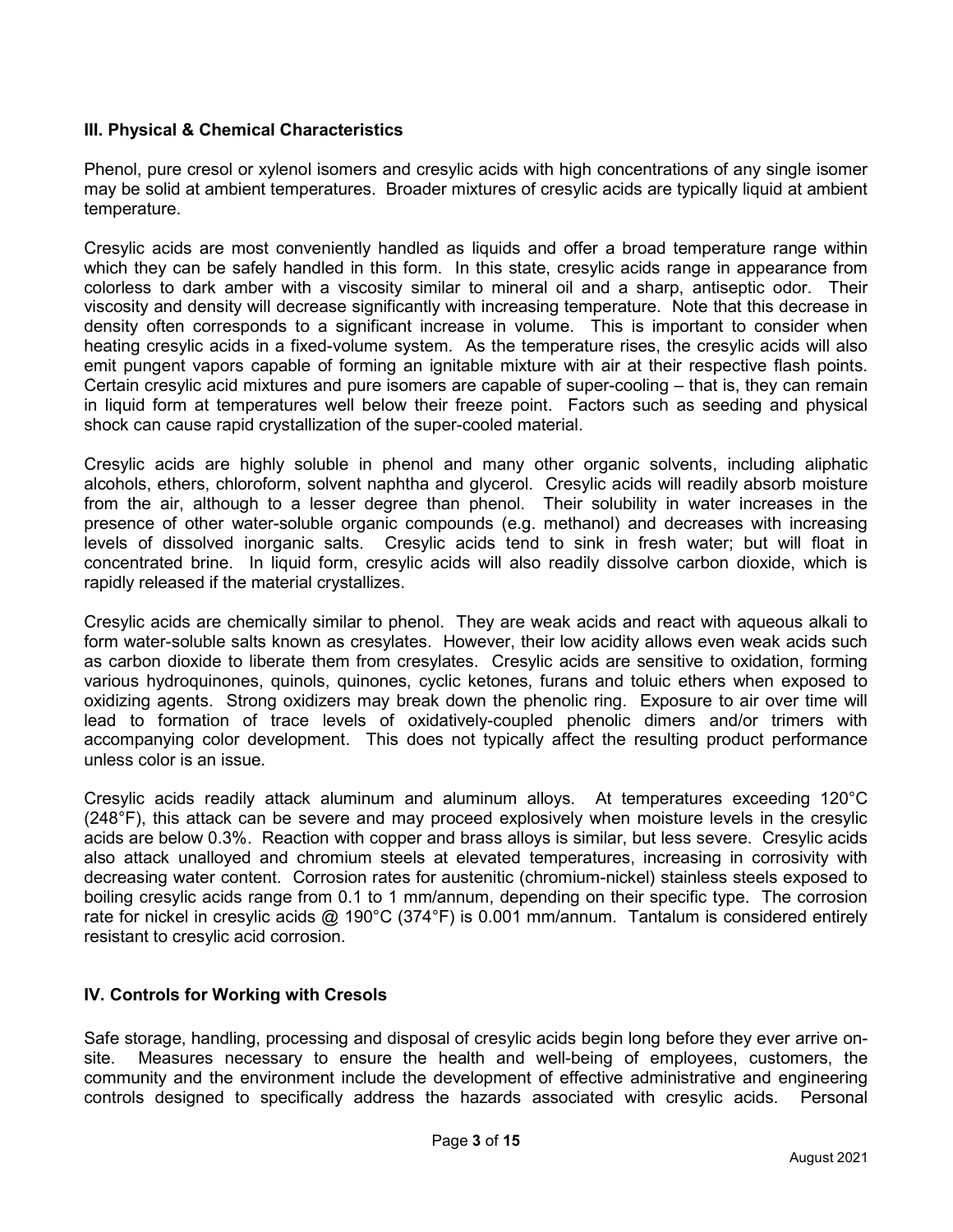protective equipment (PPE) is integral to safe handling and should be viewed as the last line of defense against an accidental failure of the administrative and/or engineering controls.

#### Administrative Controls

Administrative controls are the foundation of any program designed for safely handling cresylic acids. Every company is unique in how they run their business and establish administrative controls. Those specifically developed for working with cresylic acids should address comprehensive process planning, thorough communication of hazards to employees and extensive training of employees on the proper implementation of all safety measures.

#### Engineering Controls

Engineering controls for safely storing, transferring, processing and disposing of cresylic acids should be developed around maintaining the physical integrity of the processing equipment from receipt to disposal. Selection of materials of construction and mechanical equipment should address both the physical and chemical properties of cresylic acids. Table B lists suggested materials for piping and tanks used for handling cresylic acids, along with suggestions for pumps, gaskets and seals. Special consideration must be given to providing adequate emergency equipment in areas where cresylic acids are handled, including readily accessible, plainly marked deluge-type safety showers and eye-wash stations.

#### Personal Protective Equipment (PPE)

All personnel who work with or near cresylic acids must use adequate personal protective equipment (PPE). The extent of the potential exposure and consideration of established permissible exposure limits (PEL's) should dictate the level of protection necessary. Personnel working with or near lab-scale quantities should always wear safety glasses with side-shields or chemical mono-goggles, chemicalresistant or impermeable gloves, long-sleeved shirts and trousers as a minimum. Circumstances such as elevated temperature and pressure or vacuum conditions should dictate if more substantial protection is necessary, including face shields, chemically impermeable outerwear, and breathing protection. Personnel transferring larger quantities of cresylic acids or working in areas where a linebreak could result in similar exposure, should always wear full protective equipment. Table C lists suggested protection levels and types of PPE.

#### V. Handling

This section highlights some of the key points covered in ASTM D3852-07, Standard Practice for Sampling and Handling Phenol, Cresols, and Cresylic Acid. It is strongly urged that this document and the relevant product safety data sheet(s) be thoroughly reviewed by anyone who will be working with cresylic acids.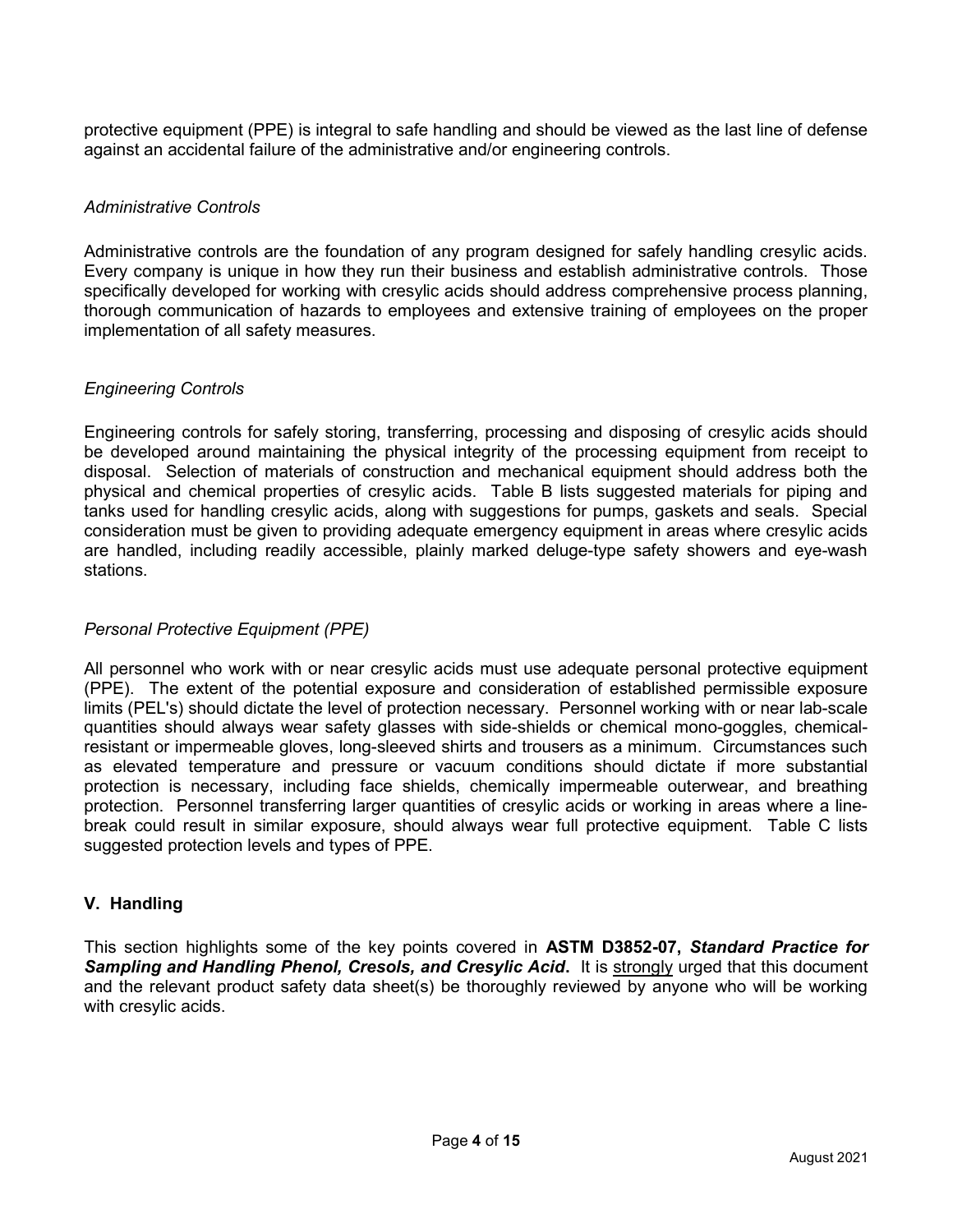#### Receipt & Unloading

Sasol delivers cresylic acids by several different transportation modes – drums, tank-trucks, ISO-tank containers, railcars and variable capacity barges and tankers.

Several considerations are common to all the procedures for unloading cresylic acids, regardless of the specific mode in which they are received. First, any employee directly involved with making the unloading connections should wear Level I (maximum) PPE. Second, all vessels should be vented to a contained system routed through either a caustic scrubber, flare, or a vapor combustor/thermal oxidizer to prevent release of vapors to the atmosphere. Finally, particular care should be taken when heating is required to prevent excessive vapors and overflow resulting from thermal expansion of the material.

Drums should always be secured in place when unloading to prevent spillage. With the drum bung in the up position, loosen the plug slowly to relieve internal pressure and then unload the drum by either gravity-flow or pumping. Drums are not designed for pressurization. Therefore, pressurized unloading is not recommended as it could result in rupturing of the drum. If the material in the drum has solidified, it should be melted gradually in a hot box using low-pressure (60 psig / 414 kPa) steam or hot water, or by use of an approved electric drum-heater according to manufacturer recommendations. Drums should be vented during melting and unloaded as described above. Any solidified product in a drum should be thoroughly melted before unloading to ensure consistent isomer composition and complete emptying of the drum. Overheating should be avoided as it may lead to spillage caused by thermal expansion, excessive vapors and discoloration of the material.

The preferred method for unloading tank-trucks, ISO-tank containers and railcars is by pumping from the top of the vessel. Special attention should be taken when using this method to provide an adequate air-vent into the vessel. Alternatively, vessels may be unloaded from the top by pressurizing with compressed nitrogen or from the bottom by pumping or nitrogen pressurization. Any solidified material in the vessel should be melted prior to unloading by applying low-pressure (60 psig / 414 kPa) steam or warm water to the vessel heating coils or by use of insert or bayonet heaters. Again, overheating should be avoided to prevent spillage, reduce vapors and discoloration. Transfer lines and vents should also be heated when working with freezable materials to avoid the pressure differences resulting from blockages.

Barges and tankers should be unloaded using the same top unloading method for tank-trucks.

#### **Transfer**

Carbon steel piping is adequate for transferring cresylic acids within a facility at typical storage and transfer temperatures (~60°C / 140°F). See Table B. Corrosion of the piping and darkening of the cresylic acids increases with increasing temperature. Austenitic stainless steel (304L or 316L) offers better protection from corrosion at processing temperatures in excess of 175°C (~350°F). Aluminum, copper and brass should be avoided. As a general rule, the piping system should be welded and flanged to minimize threaded connections. A spiral wound metal gasket of stainless steel and graphite is recommended. Heat-tracing of the piping may be necessary to prevent plugging if the specific product being transferred is subject to freezing. (See the product's safety data sheet.) A standard ANSI-type chemical process pump is recommended using a single rotating bellows seal with a carbon face running on a stationary silicon carbide seat. A steam quench is a good feature to have for a seal in this type of service.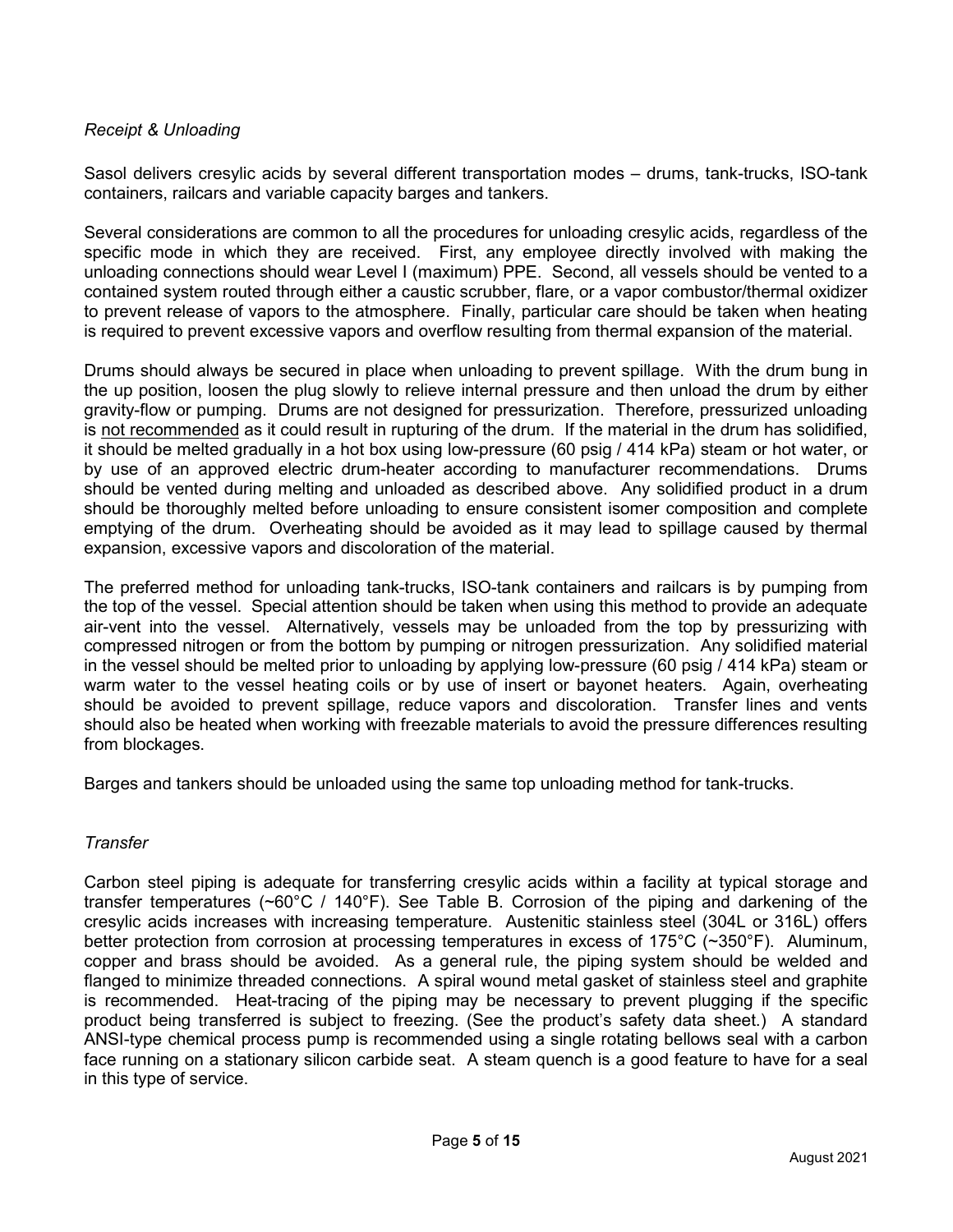#### **Storage**

Cresylic acids can be safely held in carbon steel vessels (drums, railcars, tanks, etc.) at typical storage and transfer temperatures (~60°C / 140°F). Long-term corrosion of the tank and darkening of the cresylic acids increases with increasing temperature. Exposure to oxygen and iron will also accelerate darkening of the material. Thus, the ideal storage condition for maintaining cresylic acids would be in an austenitic stainless-steel vessel with nitrogen-blanketing and mild heat (if necessary). Teflon® or Dimetcote<sup>®</sup>-lined vessels are also a suitable option. With the previous exceptions, resin-lined storage vessels should generally be avoided. Cresylic acids may dissolve or otherwise adversely affect the lining. Prior testing of any polymer that may contact cresylic acid is strongly recommended. Aluminum, copper and brass should be avoided.

Heating may be necessary to maintain certain cresylic acid or xylenol products in liquid form. Mild heating using electrical tracing or low-pressure (60 psig / 414 kPa) steam is suggested to maintain the material's temperature 10-15°C (20-30°F) above its freeze point. The heat should be evenly distributed in larger tanks via mixing to prevent "hot spots" that may lead to accelerated color formation. Vents and relief devices should also be heated when freezable material is involved as they may become plugged if cresylic acid vapors condense and crystallize in them.

Polypropylene and polyethylene bottles are suitable for short-term storage of small, lab-scale samples. However, plastic bottles tend to become more brittle over time as the cresylic acids slowly leach the plasticizers from them, thus increasing the potential for a rupture during handling. Glass or compatible metal containers are suitable for longer-term storage of lab-scale samples. Any sample storage must adhere to local regulatory requirements (ex. US CFR Title 29 Part 1910). Transport of cresylic acid samples must meet regulatory requirements in approved containers.

#### **Processing**

Austenitic stainless steels (304L or 316L) offer better protection from corrosion than carbon steel at processing temperatures in excess of 175°C (~350°F). High-nickel alloys, such as Alloy 20 and Hastelloy C-276 offer the best protection from corrosion. Aluminum, copper and brass must be avoided as their reaction with cresylic acids may proceed explosively at elevated temperatures. The capacity of the processing equipment should be designed to allow for the thermal expansion of the cresylic acids at the maximum processing temperature. Cresylic acid vapors produced during processing should either be vented and incinerated, neutralized via a caustic scrubber, or condensed and recycled.

#### **Disposal**

Ideally, all cresylic acids should be consumed or recycled in processing. Any unused or residual cresylic acids must be disposed of properly. They may be incinerated at a permitted disposal facility, subject to federal, state and local regulations or managed by a waste disposal company approved for handling cresylic acids.

Do not re-use empty containers. Empty containers should be incinerated at a permitted facility, in accordance with local regulations.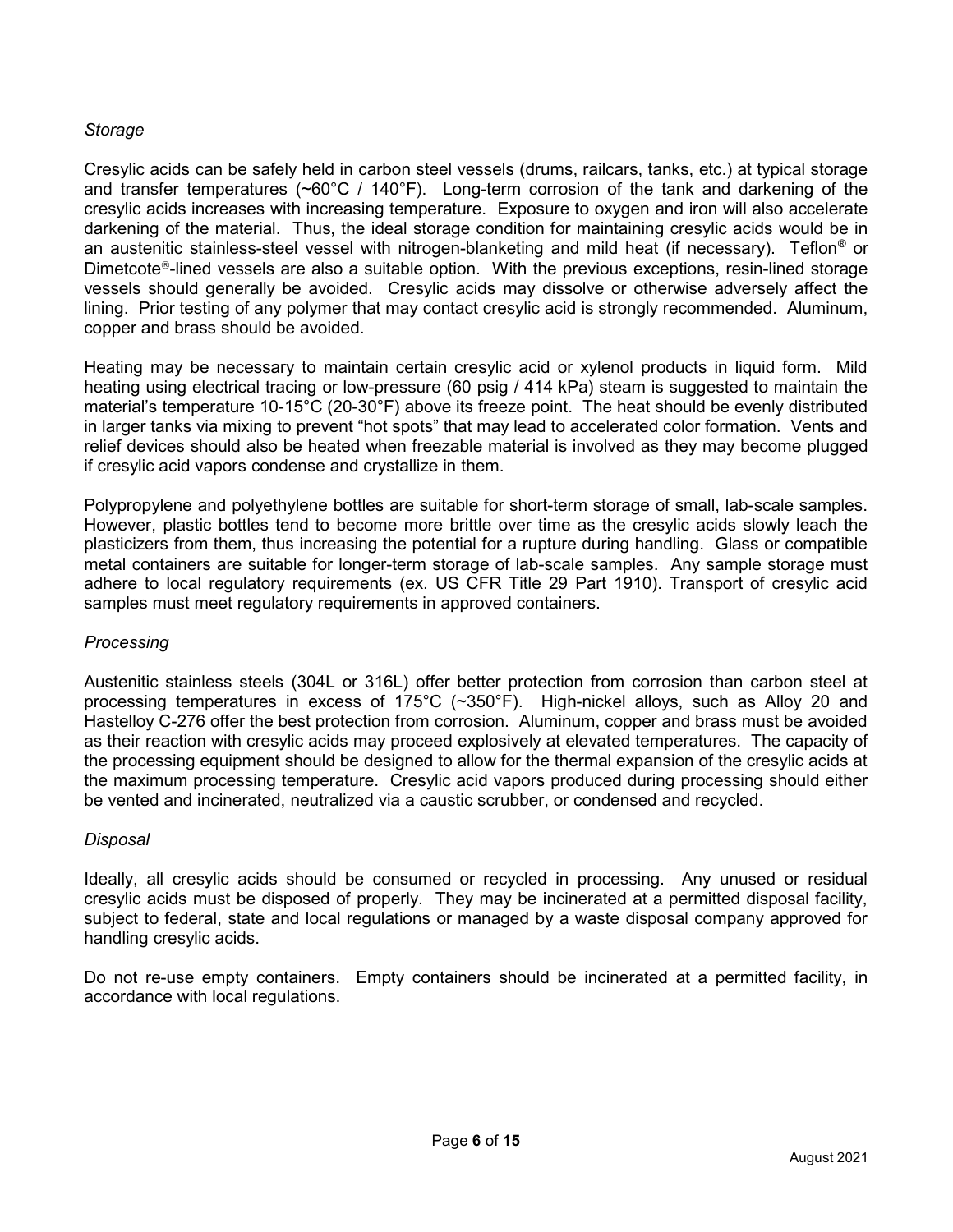#### VI. Emergency Procedures

#### Physical Exposure - External

The primary dangers involved in working with cresylic acids are the corrosive and toxic effects resulting from a physical exposure. Studies suggest that the severity of the exposure depends more on the magnitude of the exposed skin area than the concentration of cresylic acid. Therefore, the critical factor in dealing with an external physical exposure to cresylic acids is to minimize the extent and duration of the contact. To this end, the immediate response must be thorough flushing of the exposed areas with copious amounts of running water to remove all the cresylic acid in contact with the skin or eyes. Any contaminated clothing should be removed as quickly and carefully as possible during this process to avoid any additional skin contact. Any exposed areas will have readily absorbed the cresylic acids and may be evidenced by a characteristic whitening of the skin. After thorough flushing with water, a solution consisting of 2 parts polyethylene glycol 400 to 1 part ethanol (PEG/EtOH) should be liberally applied to any affected skin (avoid contact with eyes), allowed to remain 15 to 30 seconds and then flushed away with fresh running water. Continue the cycling of PEG/EtOH and water for at least 15 minutes and then finish with thorough washing with soap and water. This decontamination procedure reduces the severity of the exposure but does not completely eliminate damage to the skin or toxic effects. Medical attention should be sought as soon as possible.

#### Physical Exposure – Internal

Do NOT induce vomiting. Rinse mouth with water. Ingest immediately about 350 ml (5 ml/kg body weight) of activated charcoal slurry. Note: To prepare activated charcoal slurry, mix thoroughly 50 g of activated charcoal in 400 ml (about 2 cups) water. Never give anything by mouth to an unconscious person. Call a physician or poison control center immediately.

#### Fire-Fighting

Fires involving cresylic acids are best extinguished using water fog or AFFF (foam). Do not use a water jet. Dry chemical and  $CO<sub>2</sub>$  media are also effective. Approved self-contained breathing apparatus and protective clothing should be employed as needed to avoid inhalation of vapors or skin contact with the cresylic acids, smoke or run-off water while fighting the fire.

#### Spill Containment & Clean-Up

Spill containment and cleanup of cresylic acids should only be performed by properly trained personnel employing an appropriate level of protective equipment as dictated by the extent of the spill. Small to medium spills on land should be surrounded by and absorbed onto inert clay absorbent and transferred to a disposal container. Larger land-spills should be diverted away from waterways, contained with booms, dikes or trenches, and collected in a vacuum truck. Any residual cresylic acids remaining after vacuuming should be cleaned up using the clay absorbent. All soils affected by the spill should be removed and placed in approved disposal containers.

Water spills are of special concern due to the acute toxicity of cresylic acids to marine life. Clean up efforts should focus on containing the spill and quickly removing the cresylic acids that settle in deeper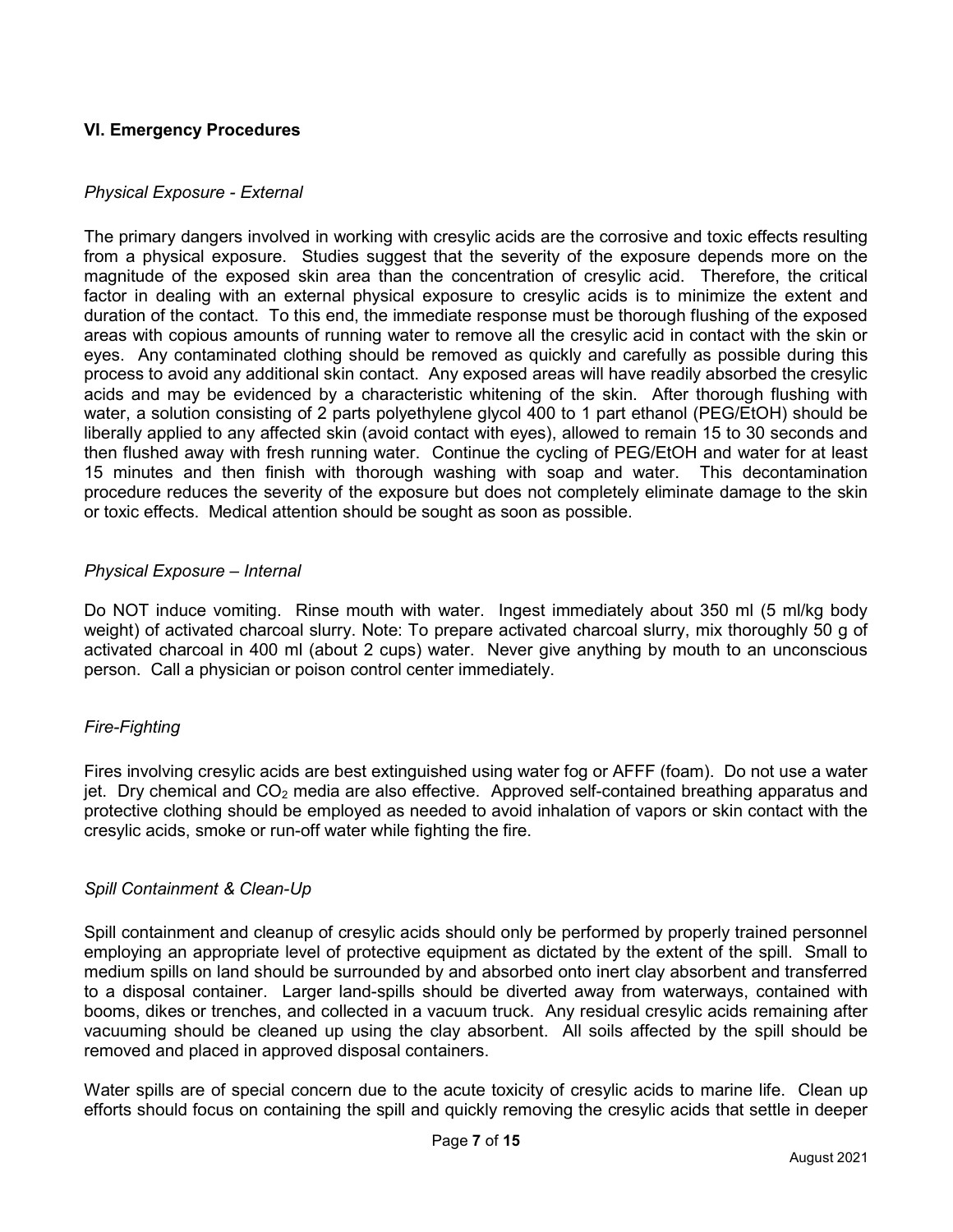areas of the waterway. This can be aided greatly if the flow of water can be slowed or stopped. Further efforts should focus on removing as much of the dissolved cresylic acids as possible from the water using activated charcoal.

The composition and extent of any spill should be evaluated against local guidelines (ex. SARA Title III and RCRA in the U.S.) and reported to the proper agencies, if necessary. Any non-disposable cleanup equipment should be thoroughly decontaminated with soap and water after use.

#### VII. Miscellaneous

#### Frequently Asked Questions

- Q. How do we clean a tank or vessel that has been used to store cresylic acids?
- **R.** Hot-water washing followed by thorough steaming should effectively clean the vessel. Dilute caustic solution, followed by a water wash will also remove trace cresols. The cresylic acids in waste water and steam condensate must be recovered and either recycled or properly disposed.
- Q. How do we control cresylic acid odors?
- **R.** Cresylic acids have an extremely low odor threshold  $($ <1 ppm); thus their significant antiseptic/medicinal odor can be detected as a result of very minor releases. Odors may be minimized by venting all tanks and process equipment through appropriate emission control device; such as a caustic scrubber, flare, or vapor combustor/thermal oxidizer.
- Q. Can we order cresylic acids in plastic or plastic-lined drums?
- **R.** Sasol does not typically supply cresylic acid in plastic or plastic-lined drums. Cresylic acids are excellent solvents for many resins. In addition, cresylic acids may leach plasticizers from plastics, causing them to become increasingly brittle. Prior testing of any polymer that may come in contact with cresylic acid is strongly recommended.
- Q. What is the shelf-life of cresylic acids?
- R. Cresylic acids are stable and have an indefinite shelf-life with regard to composition. Depending upon storage conditions, they may absorb moisture from the air, darken in color over time, or leach low level metals from the storage vessel. This will be minimized, however, if the container remains sealed and the product is not exposed to air or excessive heating. Product should be sampled and evaluated for suitability if stored longer than 1 year. Protection of drums from weather is advised to prevent accelerated external corrosion of drums.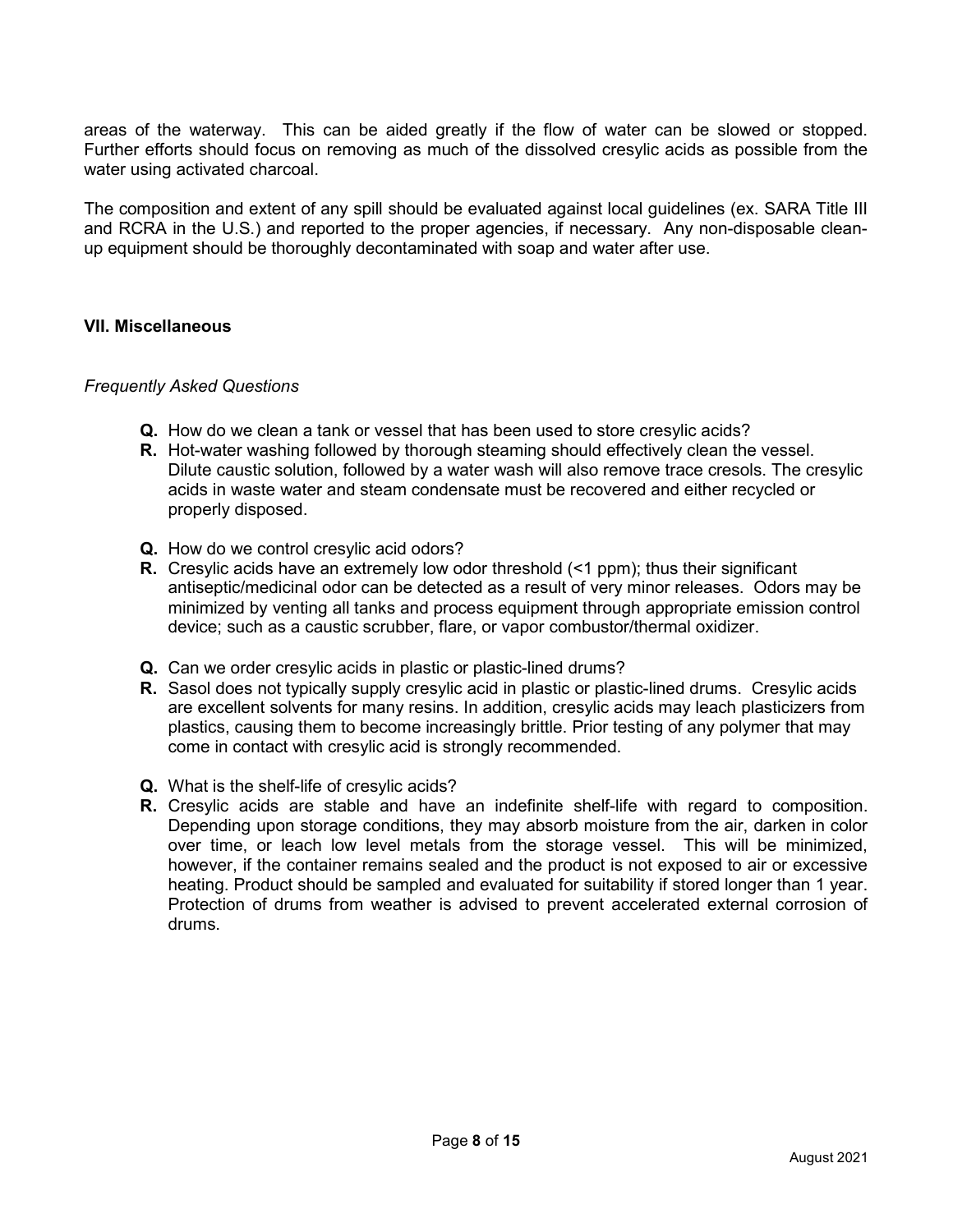#### References

Ullmann's Encyclopedia of Industrial Chemistry,  $5<sup>th</sup>$  ed., v. A8, pp. 25-59.

ASTM D 3852-07, Standard Practice for Sampling and Handling Phenol, Cresols and Cresylic Acid.

Deichmann, W.B., and Witherup, S. "Phenol studies. VI. The acute and comparative toxicity of phenol and o-, m-, and p-cresols for experimental animals," J. Pharmacol. Exp. Ther. 82:377- 390, 1944.

Sasol Chemicals (USA) Safety Data Sheets

Monteiro-Riviere, Nancy A. et.al., "Efficacy of Topical Phenol Decontamination Strategies on Severity of Acute Phenol Chemical Burns and Dermal Absorption: In Vitro and In Vivo Studies in Pig Skin"

Useful Resources

United States Code of Federal Regulations American Society for Testing and Materials (ASTM) American Chemistry Council

#### **Disclaimer**

The information and recommendations contained herein are, to the best of Sasol's knowledge and belief, accurate and reliable as of the date issued. Sasol does not warrant or guarantee their accuracy or reliability, and Sasol shall not be liable for any loss or damage arising out of the use thereof. The information and recommendations are offered for the user's consideration and examination, and it is the user's responsibility to satisfy itself that they are suitable and complete for its particular use.

Nothing contained herein is to be construed as a recommendation to use any product, process, equipment or formulation in conflict with any patent, and Sasol makes no representation or warranty, express or implied, that the use thereof will not infringe any patent.

No representations or warranties, either expressed or implied, of merchantability, fitness for a particular purpose or of any other nature are made hereunder with respect to information or the product to which information refers.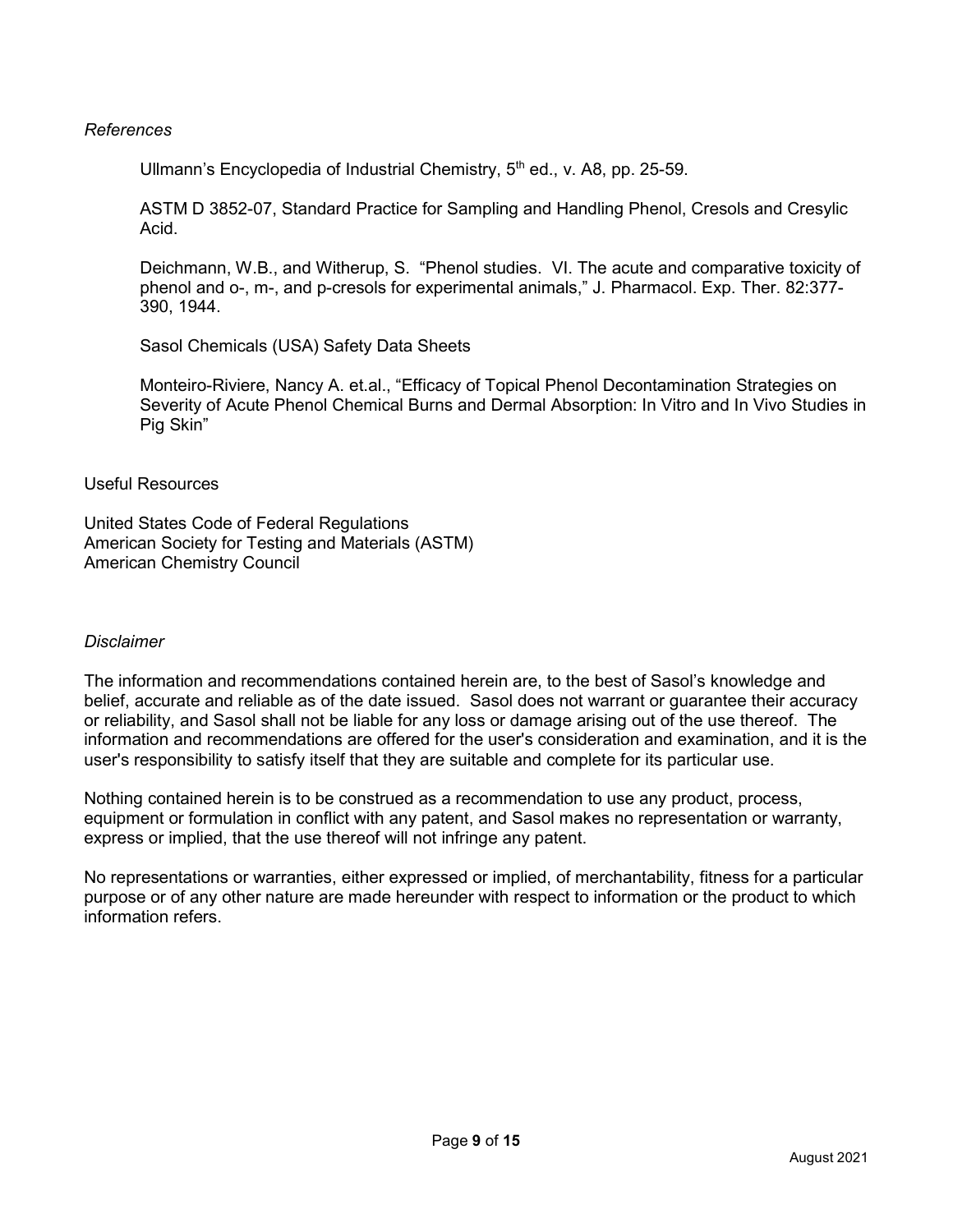

### TABLE A: ISOMER DATA

| <b>PHENOL &amp; CRESOLS</b>                                                                             | _OH<br>PHENOL | .OH<br>o-CRESOL | OH.<br>$-CRESOL$ | OН<br><b>p-CRESOL</b> |
|---------------------------------------------------------------------------------------------------------|---------------|-----------------|------------------|-----------------------|
| Melting point ( $^{\circ}$ C @ 101.3 kPa)                                                               | 40.9          | 31.0            | 12.2             | 34.8                  |
| Flash point (°C, closed cup)                                                                            | 79            | 81              | 94               | 94                    |
| Boiling point (°C @ 101.3 kPa)                                                                          | 181.7         | 191.0           | 202.2            | 201.9                 |
| <b>Density [/]</b> (g/cm <sup>3</sup> $@$ 50°C)                                                         | 1.050         | 1.022           | 1.011            | 1.012                 |
| <b>Thermal expansion [/] <math>(\% \Delta V / C)</math></b><br>[calc]                                   | 0.080         | 0.091           | 0.078            | 0.073                 |
| <b>Heat capacity [s or <math>\Pi</math></b> (J mol <sup>-1</sup> K <sup>-1</sup> $@$<br>$25^{\circ}$ C) | 154.2         | 154.7           | 225.1            | 150.3                 |
| <b>Solubility in water</b> (wt.% $@$ 25°C)                                                              | 8.3           | 2.6             | 2.3              | 1.9                   |

| <b>XYLENOLS</b>                                                              | HO.<br>2,3-XYLENOL | JOH.<br>2,4-XYLENOL | .OH<br>2,5-XYLENOL | -OH<br>2,6-XYLENOL | HO<br>3,4-XYLENOL | .OH<br>3,5-XYLENOL |
|------------------------------------------------------------------------------|--------------------|---------------------|--------------------|--------------------|-------------------|--------------------|
| Melting point ( $^{\circ}$ C @ 101.3 kPa)                                    | 72.6               | 24.5                | 74.8               | 45.6               | 65.1              | 63.4               |
| Flash point (°C, closed cup)                                                 | 93                 | 89                  | 89                 | 86                 | 104               | 100                |
| Boiling point (°C @ 101.3 kPa)                                               | 216.9              | 210.9               | 211.1              | 201.0              | 227.0             | 221.7              |
| <b>Density [<i>I</i>]</b> (g/cm <sup>3</sup> $@$ [°C])                       | $0.981$ [85]       | 1.003 [40]          | $0.958$ [85]       | $0.978$ [65]       | $0.982$ [80]      | $0.971$ [75]       |
| <b>Thermal expansion [/] <math>(\% \Delta V / C)</math></b><br>[calc]        | .095               | 0.083               | 0.095              | 0.098              | 0.083             | 0.089              |
| <b>Heat capacity [<i>I</i>]</b> (J mol <sup>-1</sup> K <sup>-1</sup> @ 80°C) | 274                | 281                 | 285                | 246                | 280               | 296                |
| <b>Solubility in water</b> (wt.% $@$ 25°C)                                   | 0.47               | 0.61                | 0.49               | 0.64               | 0.50              | 0.49               |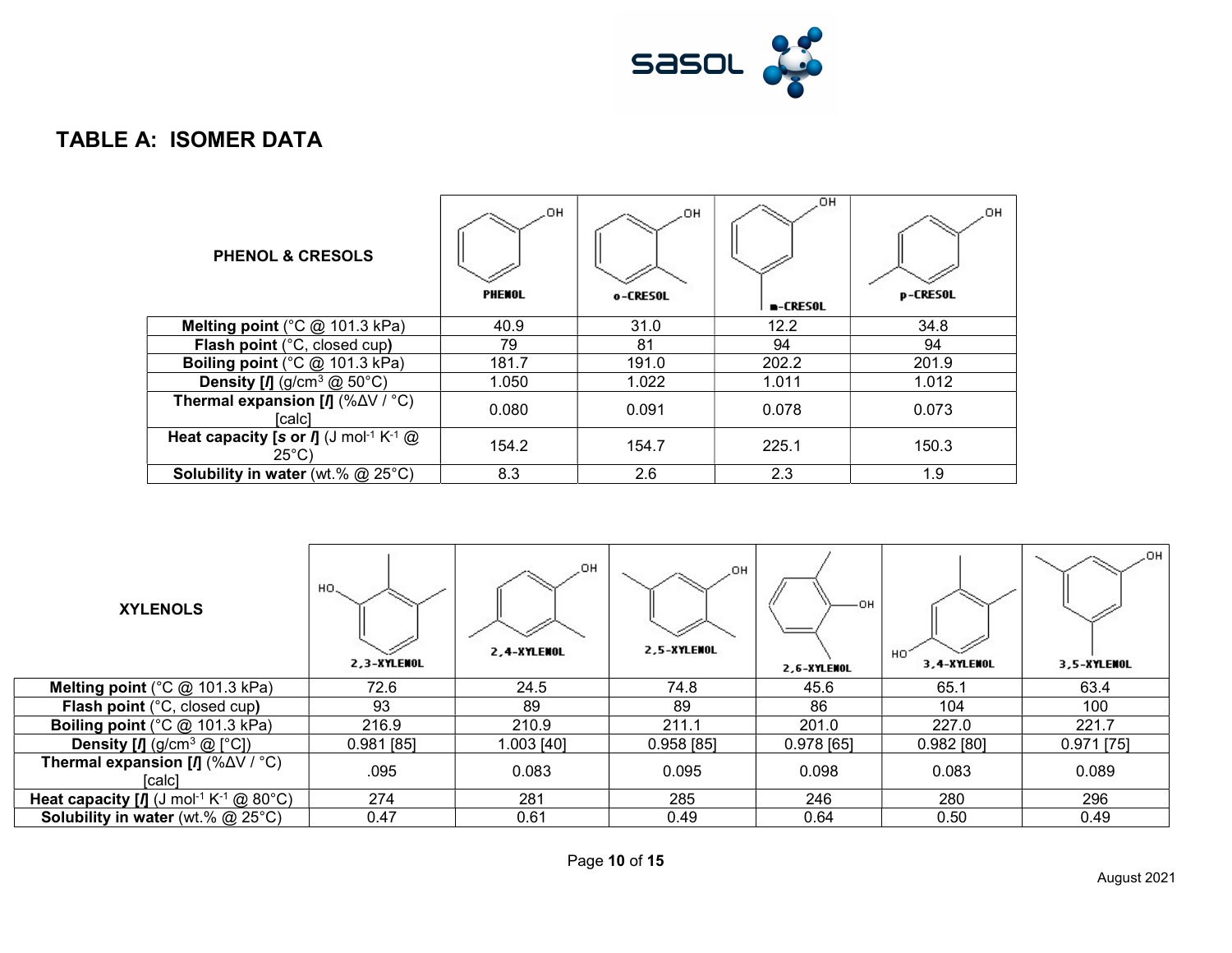# TABLE A: ISOMER DATA (continued)

| <b>ETHYLPHENOLS</b>                                                                      | OH<br><b>o-ETHYLPHENOL</b> | OH<br>m-ETHYLPHENOL     | HO.<br><b>p-ETHYLPHENOL</b> |
|------------------------------------------------------------------------------------------|----------------------------|-------------------------|-----------------------------|
| Melting point ( $^{\circ}$ C @ 101.3 kPa)                                                | 18                         | $-4$                    | 46                          |
| Flash point (°C, closed cup)                                                             | 78                         | 94                      | 100                         |
| <b>Boiling point</b> ( $^{\circ}$ C @ 101.3 kPa)                                         | 203.4                      | 218.4                   | 218.0                       |
| <b>Density [<i>I</i>]</b> (g/cm <sup>3</sup> $@$ [ $^{\circ}$ C]                         | $1.04$ [25]                | $1.02$ [25]             | $0.98$ [25]                 |
| <b>Thermal expansion [/]</b> (% $\Delta$ V / °C) [calc]                                  | 0.08-0.10 estimated        | 0.08-0.10 estimated     | 0.08-0.10 estimated         |
| <b>Heat capacity [s or <math>\Pi</math></b> (J mol <sup>-1</sup> K <sup>-1</sup> @ 80°C) | approx. 200 (estimated)    | approx. 200 (estimated) | 207                         |
| <b>Solubility in water</b> (wt.% $@$ 25°C)                                               | 0.29                       | 0.33                    | 0.49                        |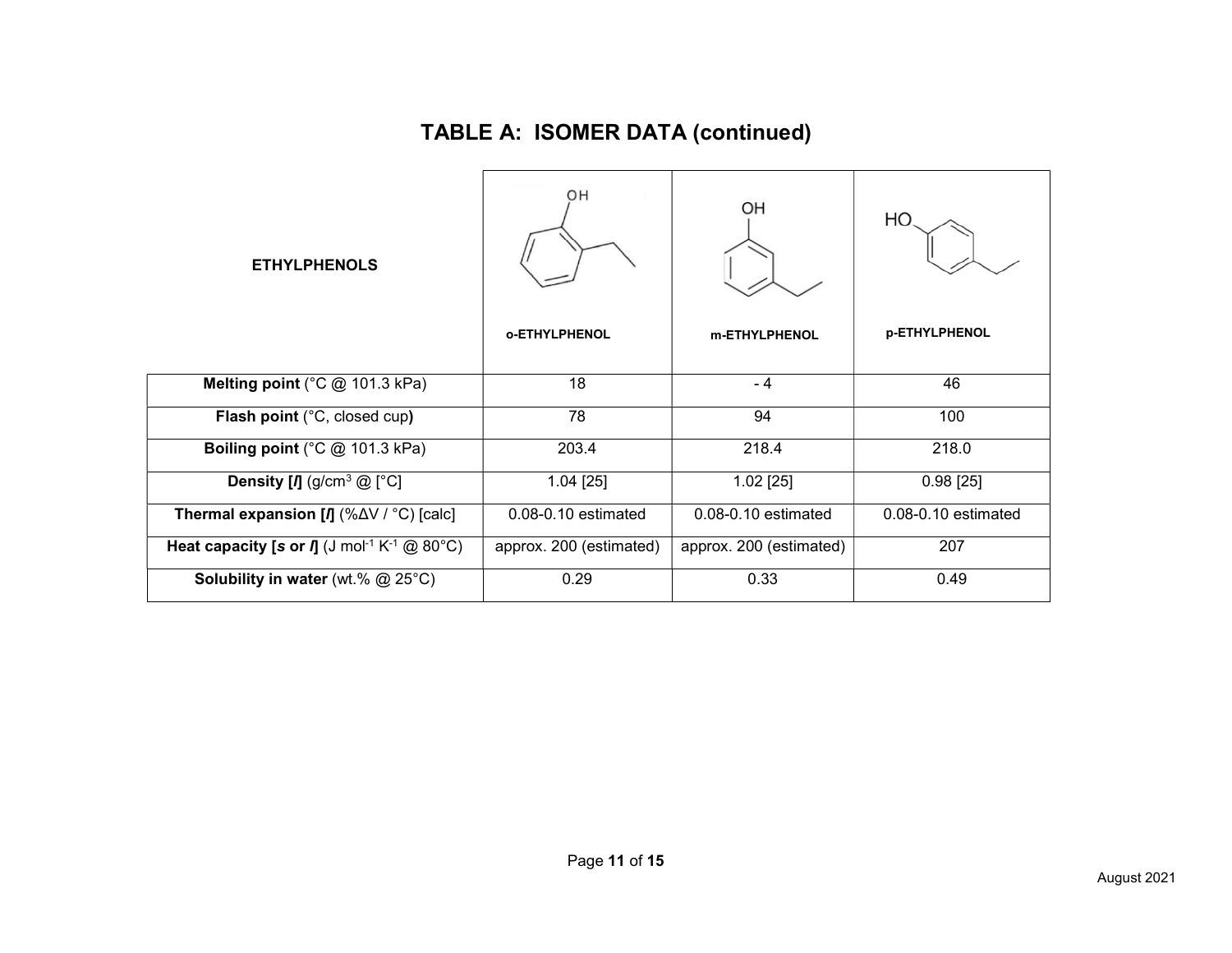### TABLE B: ENGINEERING SUGGESTIONS

| <b>METALLURGY</b>           | Acceptable                     | <b>Suggested</b>               | <b>Optimal</b>                 |
|-----------------------------|--------------------------------|--------------------------------|--------------------------------|
| Tanks                       | Carbon steel                   | AISI Type 304L stainless steel | AISI Type 316L stainless steel |
| <b>Piping</b>               | Carbon steel                   | AISI Type 304L stainless steel | AISI Type 316L stainless steel |
| <b>Processing Equipment</b> | AISI Type 304L stainless steel | AISI Type 316L stainless steel | Alloy 20 or Hastelloy® C-276   |

| <b>MATERIAL TRANSFER</b> | <b>Suggested</b>                                                                                                                                      |
|--------------------------|-------------------------------------------------------------------------------------------------------------------------------------------------------|
| <b>Pumps</b>             | ASME B73.1/2 horizontal or vertical<br>centrifugal pumps (normal service)<br>• API 610 horizontal centrifugal pumps<br>(severe service)               |
| Seals                    | API 682 single, rotating, bellows<br>mechanical seals with silicon carbide<br>stationary faces, carbon rotating faces<br>and Hastelloy® C-276 bellows |
| Gaskets                  | Grafoil <sup>®</sup> -filled 304L stainless steel<br>316L stainless steel spiral-wound<br>Flexitallic <sup>®</sup> (or equal)                         |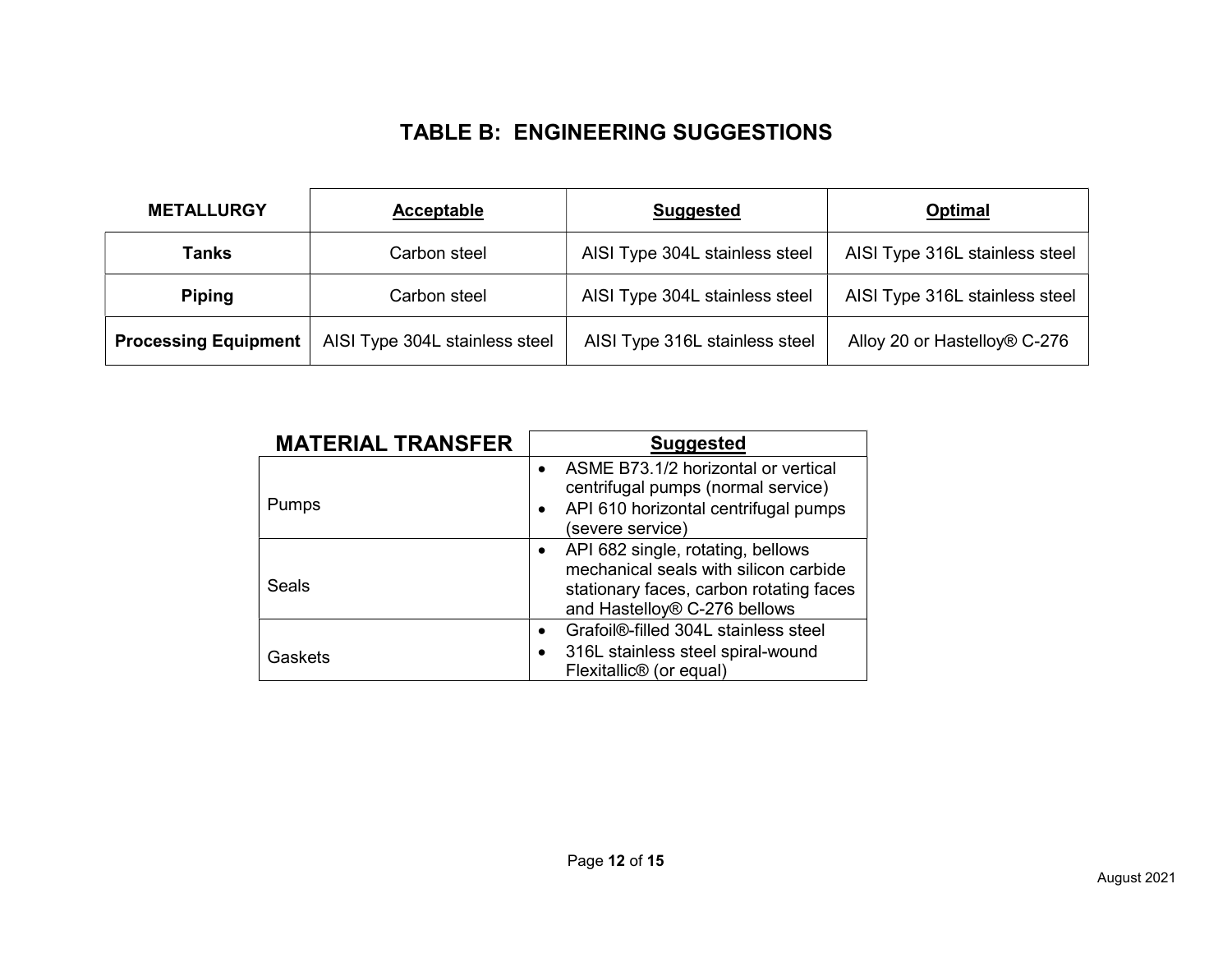| <b>SAFETY</b>           | <b>Suggested</b>                                                                                                                 |  |  |
|-------------------------|----------------------------------------------------------------------------------------------------------------------------------|--|--|
| <b>Safety Showers</b>   | Deluge-type emergency shower w/ heat-<br>tracing for freeze protection (if necessary).<br>Include storage for soap and PEG/EtOH. |  |  |
| <b>Eyewash Stations</b> | Low-pressure, fresh-water eyewash w/<br>٠<br>heat-tracing for freeze protection (if<br>necessary).                               |  |  |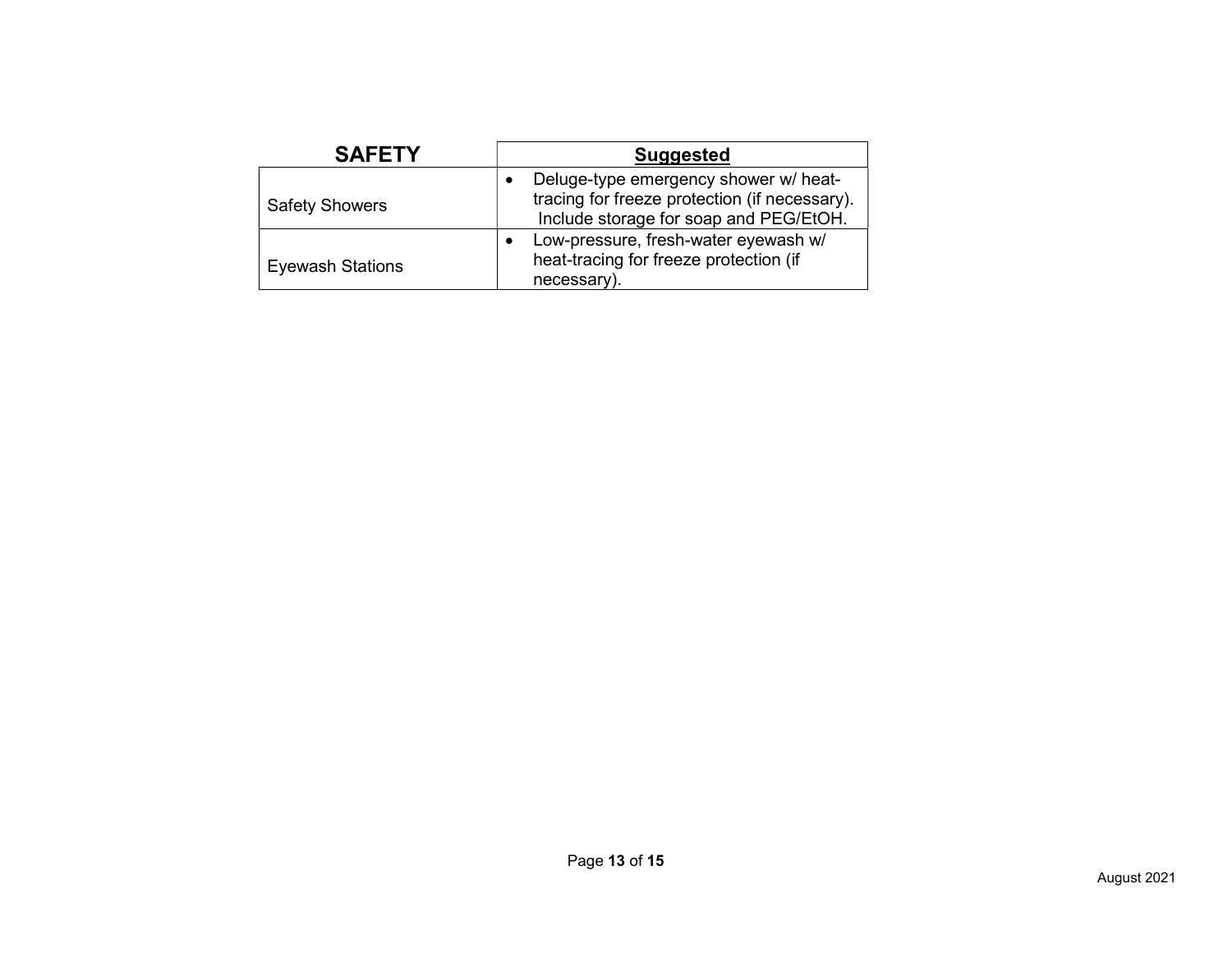# TABLE C: PERSONAL PROTECTIVE EQUIPMENT (PPE)

| <b>PROTECTION LEVELS</b> | <b>Activities</b>                                                                                                                                                                                                                                                                 | <b>Suggested PPE</b>                                                                                                                                                                                      |
|--------------------------|-----------------------------------------------------------------------------------------------------------------------------------------------------------------------------------------------------------------------------------------------------------------------------------|-----------------------------------------------------------------------------------------------------------------------------------------------------------------------------------------------------------|
| Level I (maximum)        | Line breaking<br>$\bullet$<br>Emergency maintenance<br>$\bullet$<br>Working with hot cresylic acids<br>$\bullet$<br>Tank cleaning<br>$\bullet$<br>Temporary connections<br>Unplugging equipment bleeds.<br>Spill response                                                         | Chemical mono-goggles or safety glasses w/<br>side-shields, face shield, chemical resistant<br>gloves, rubber boots, full slicker suit and<br>respirator or SCBA (if necessary), hard hat if<br>required. |
| <b>Level II</b>          | Connecting/disconnecting hoses for<br>$\bullet$<br>transfers<br>Dip sampling of storage or shipping<br>vessels.<br>Pulling line, tank or pump samples from a<br>$\bullet$<br>sampling spigot.<br>Hazardous laboratory work (high<br>$\bullet$<br>temperature, vacuum or pressure) | Safety glasses w/ side-shields or chemical<br>mono-goggles, face shield, chemical<br>resistant gloves, slicker coat, and respirator<br>(if necessary), safety shoes, hard hat if<br>required.             |
| <b>Level III</b>         | Analysis and testing of lab-scale<br>samples.<br>Lab-scale process simulations (ambient<br>$\bullet$<br>temp and pressure).<br>Walking through processing or handling<br>$\bullet$<br>areas.                                                                                      | Safety glasses w/ side-shields, chemical-<br>resistant gloves, lab coat or coveralls and<br>respirator (if necessary), safety shoes, hard<br>hat (if required).                                           |
| Level IV (minimum)       | Walking through laboratory areas.<br>$\bullet$<br>Non-chemical work in proximity to lab-<br>scale samples of cresylic acids.                                                                                                                                                      | Safety glasses w/ side-shields, long-sleeved<br>shirts or lab coat, trousers, safety shoes,<br>hard hat (if required).                                                                                    |